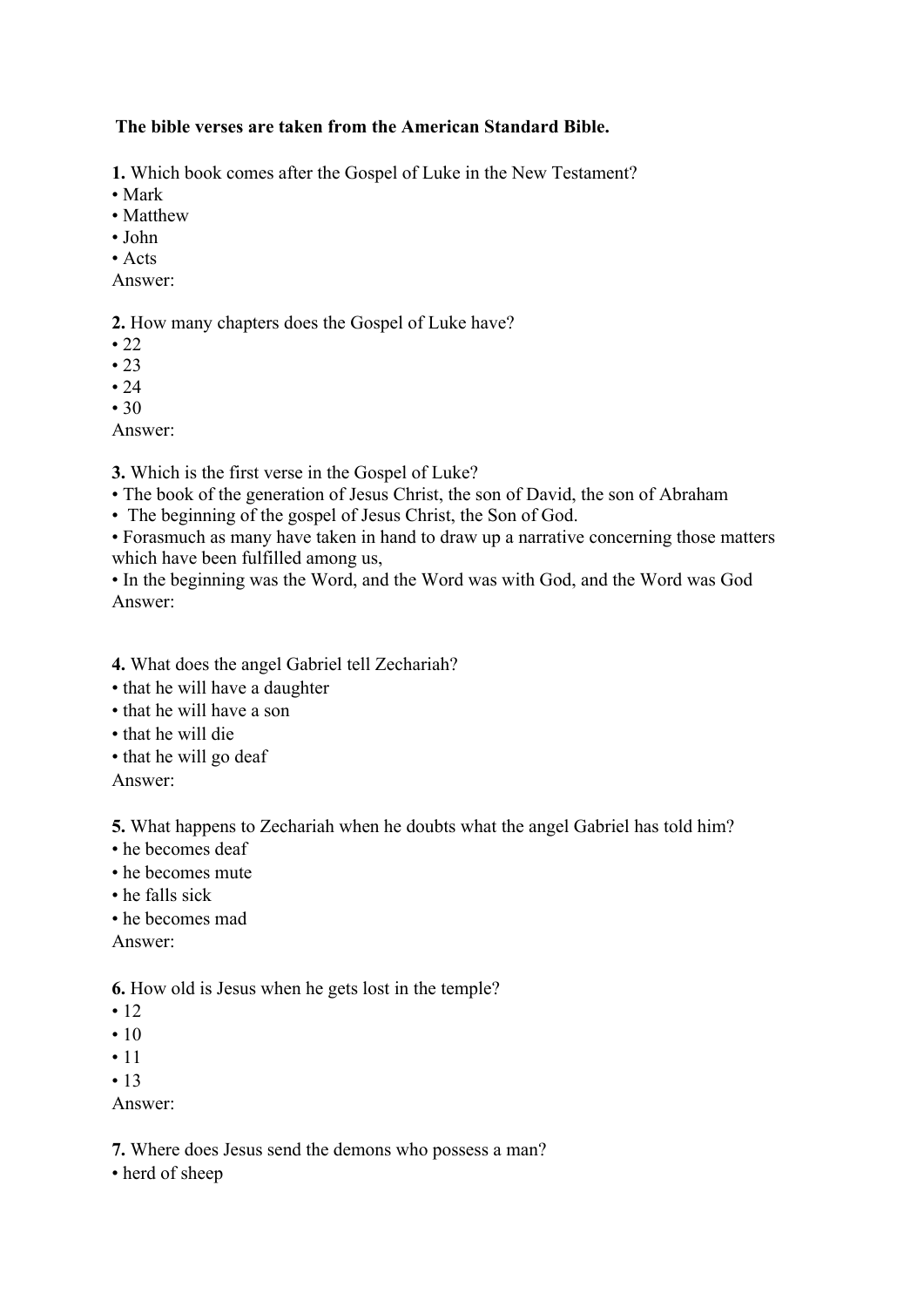- herd of cattle
- herd of oxen
- herd of pigs
- Answer:

## **8.** Who helps Jesus to carry the cross?

- Simon of Damascus
- Simon of Nazareth
- Simon of Cyrene
- Simon of Jerusalem

Answer:

- **9.** Which prisoner is released by Pilate?
- Barabbas
- Barnabus
- Jesus Christ
- Bartholomew

Answer:

**10.** To whom did Pilate send Jesus after learning that He is a Galilean?

- Caesar
- Herod
- Heron
- Homer
- Answer:

**11.** What animal came and licked Lazarus' sores in the parable 'Rich Man and Lazarus'?

- cat
- camel
- dog
- horse

Answer:

**12.** What were Jesus and his disciples doing as they walked through the grainfield?

- plucking the heads of grain and eating them
- trampling down the grain
- collecting the grain for the poor
- distributing the grains to the poor

Answer:

**13.** What did Jesus call Herod?

- $\cdot$  fox
- demon
- serpent
- dog
- Answer: